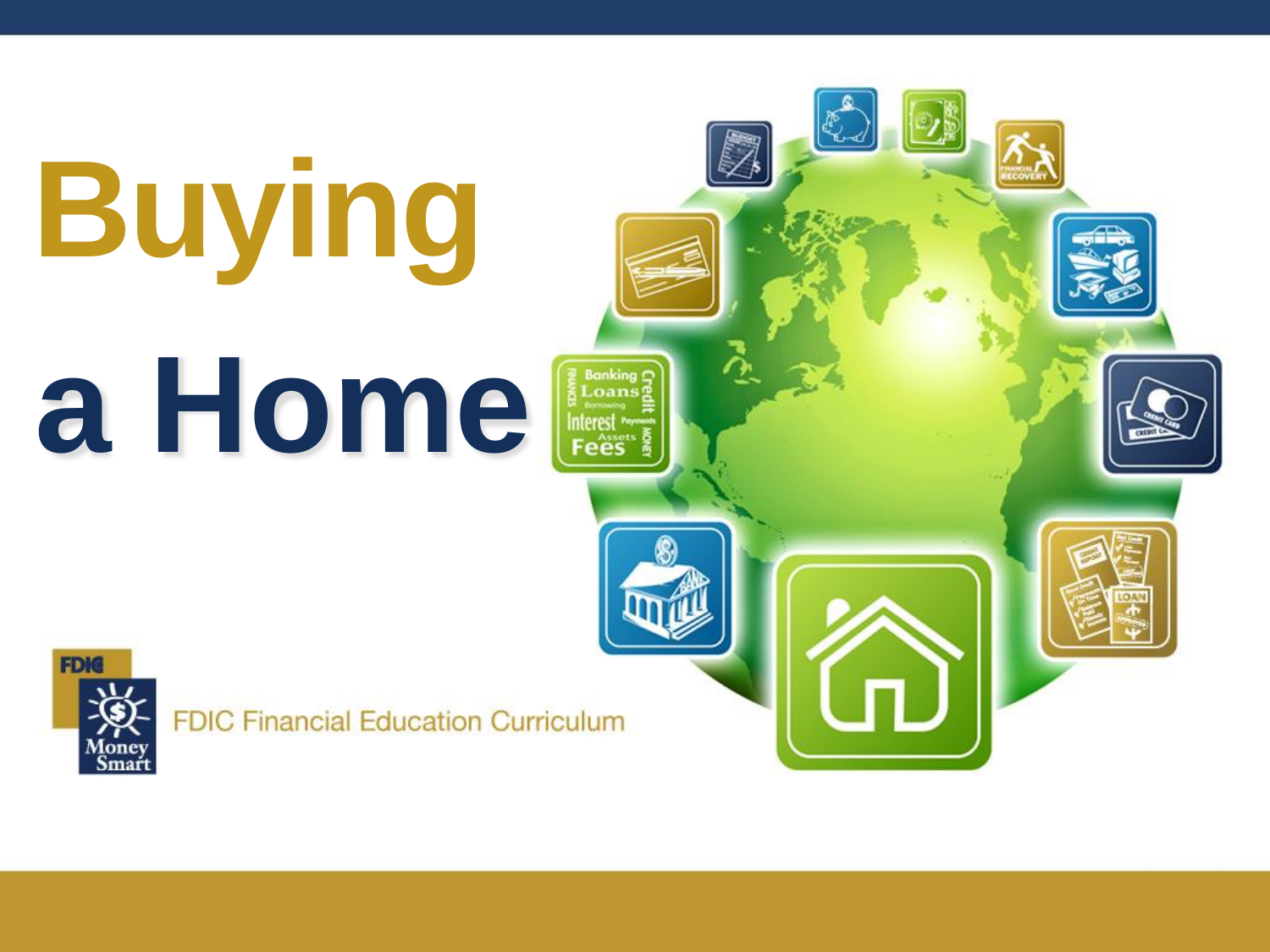#### **Welcome**



- **1. Agenda**
- **2. Ground Rules**
- **3. Introductions**



**Your Own Home 2**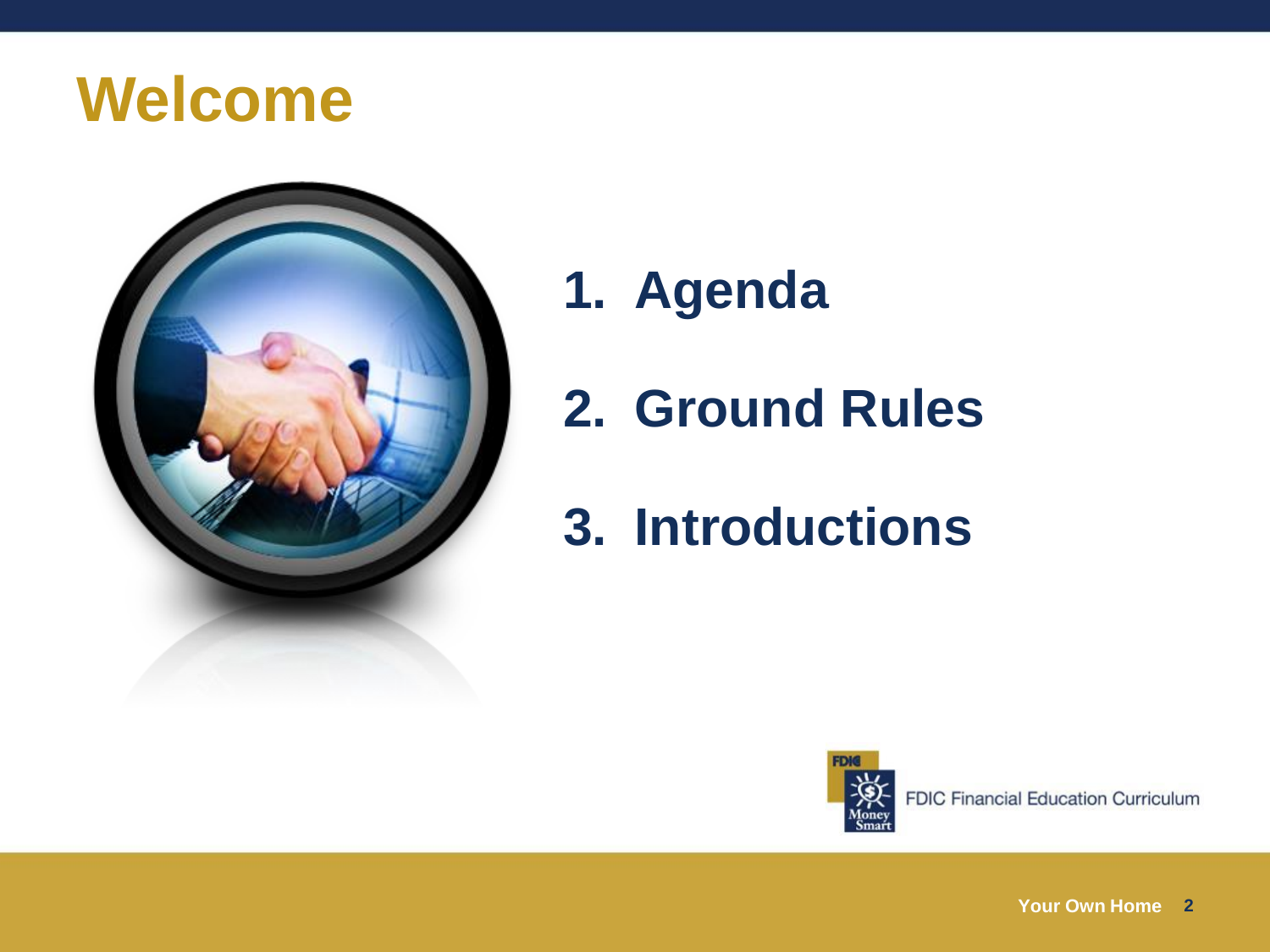# **Objectives**



- **If you are a pre-homebuyer:**
	- Explain the advantages and disadvantages of renting versus owning a home
	- Determine your readiness to buy a home
	- Identify the steps required to buy a home
	- Describe different mortgage options
	- Explain how taxes and insurance affect a monthly payment and the amount of house you can buy

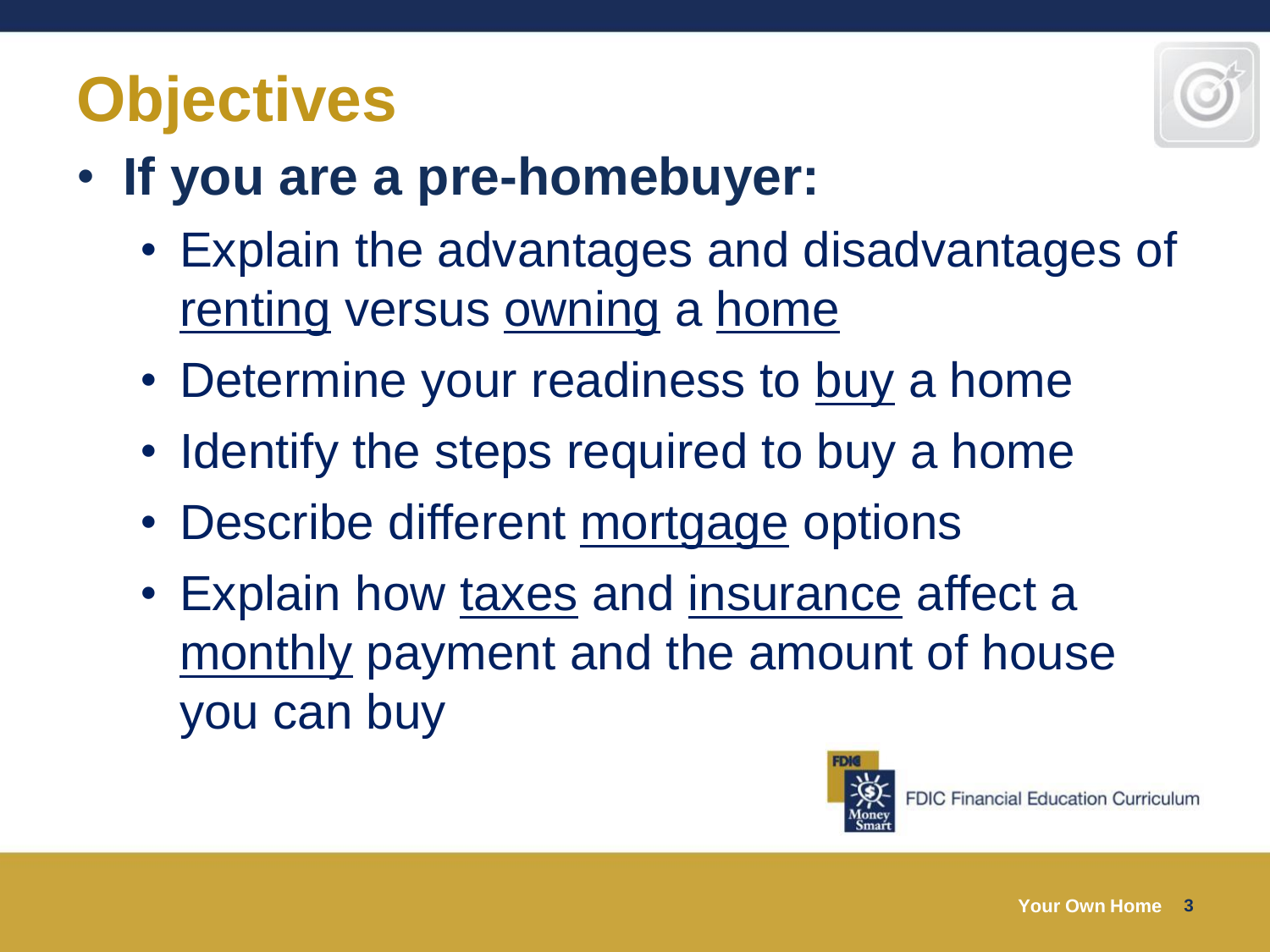### **What Do You Know?**



#### **What do you know or want to learn about buying or owning a home?**



**FDIC Financial Education Curriculum**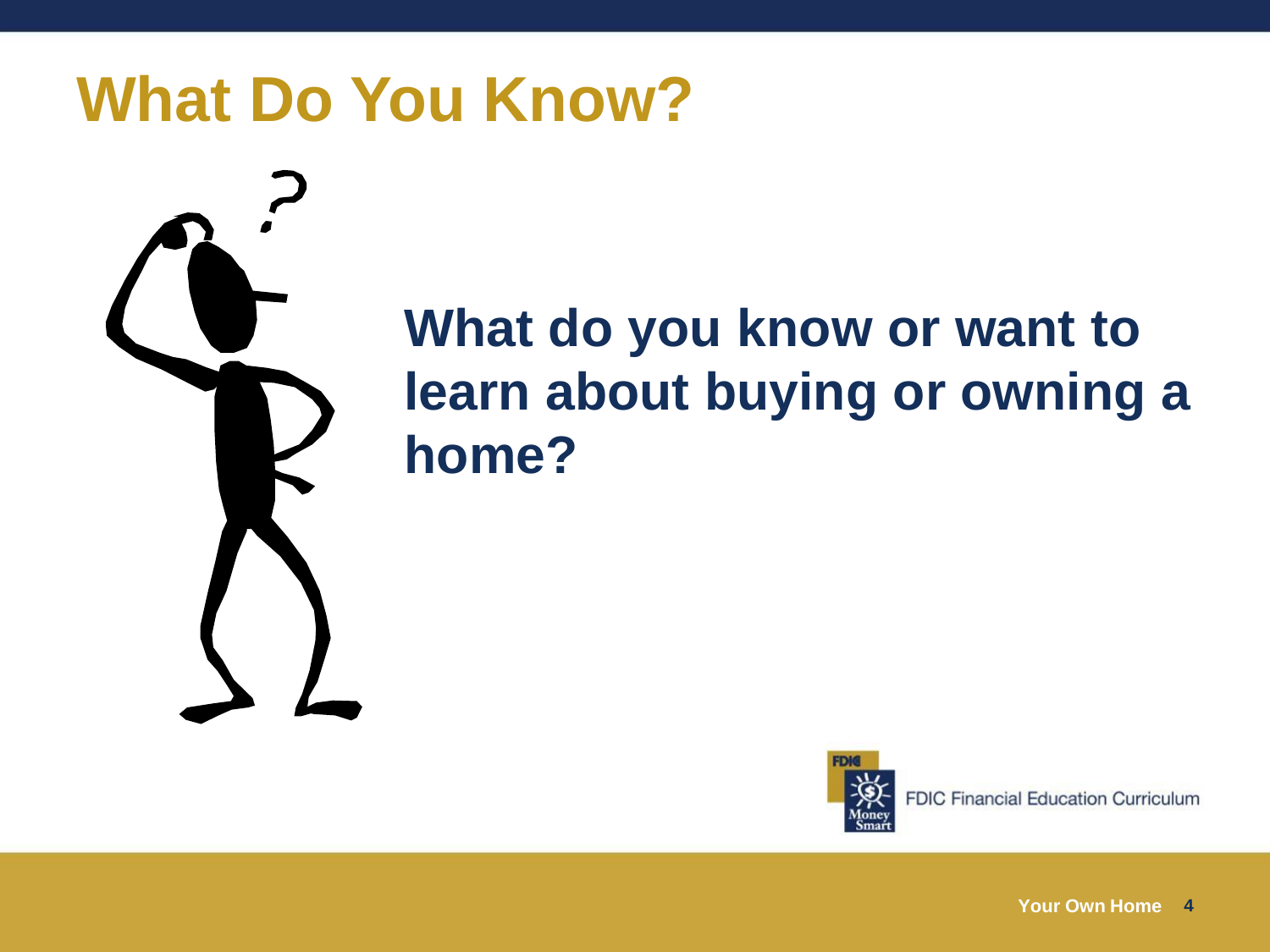# **Renting a Home**

- **Advantages:**
	- No property maintenance
	- Rental contract 1 year or less
	- No homeowner associated costs
- **Disadvantages:**
	- You are not the owner
	- Your rent might increase
	- You might not be able to renew your contract



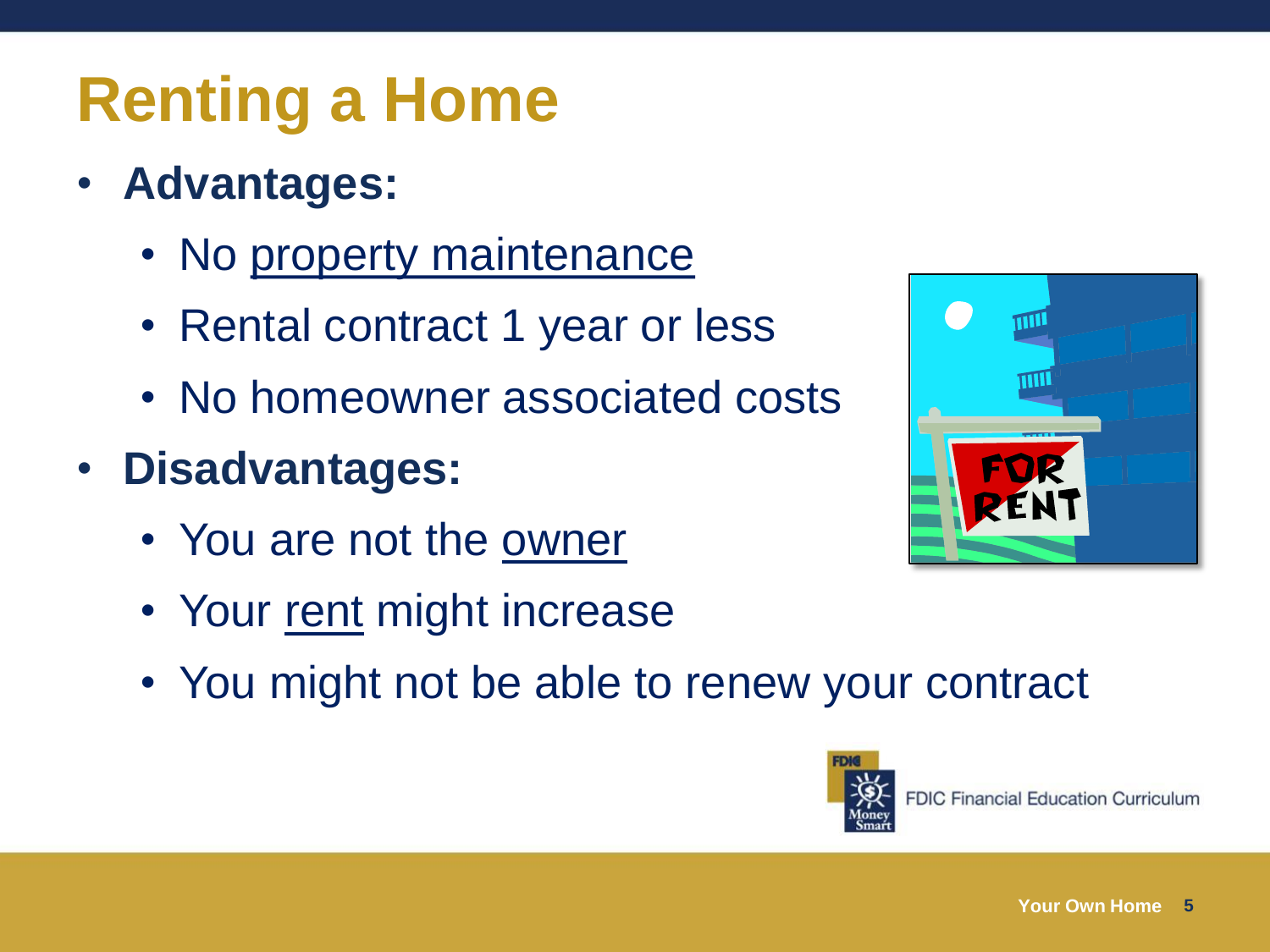# **Owning a Home**

- **Advantages:**
	- Building equity and borrowing against it
	- Good investment
	- Tax-deductible mortgage interest
	- Asset you can pass on to family members
- **Disadvantages:**
	- Property maintenance and upkeep
	- Not as easy to move as renting
	- Risk of losing your home



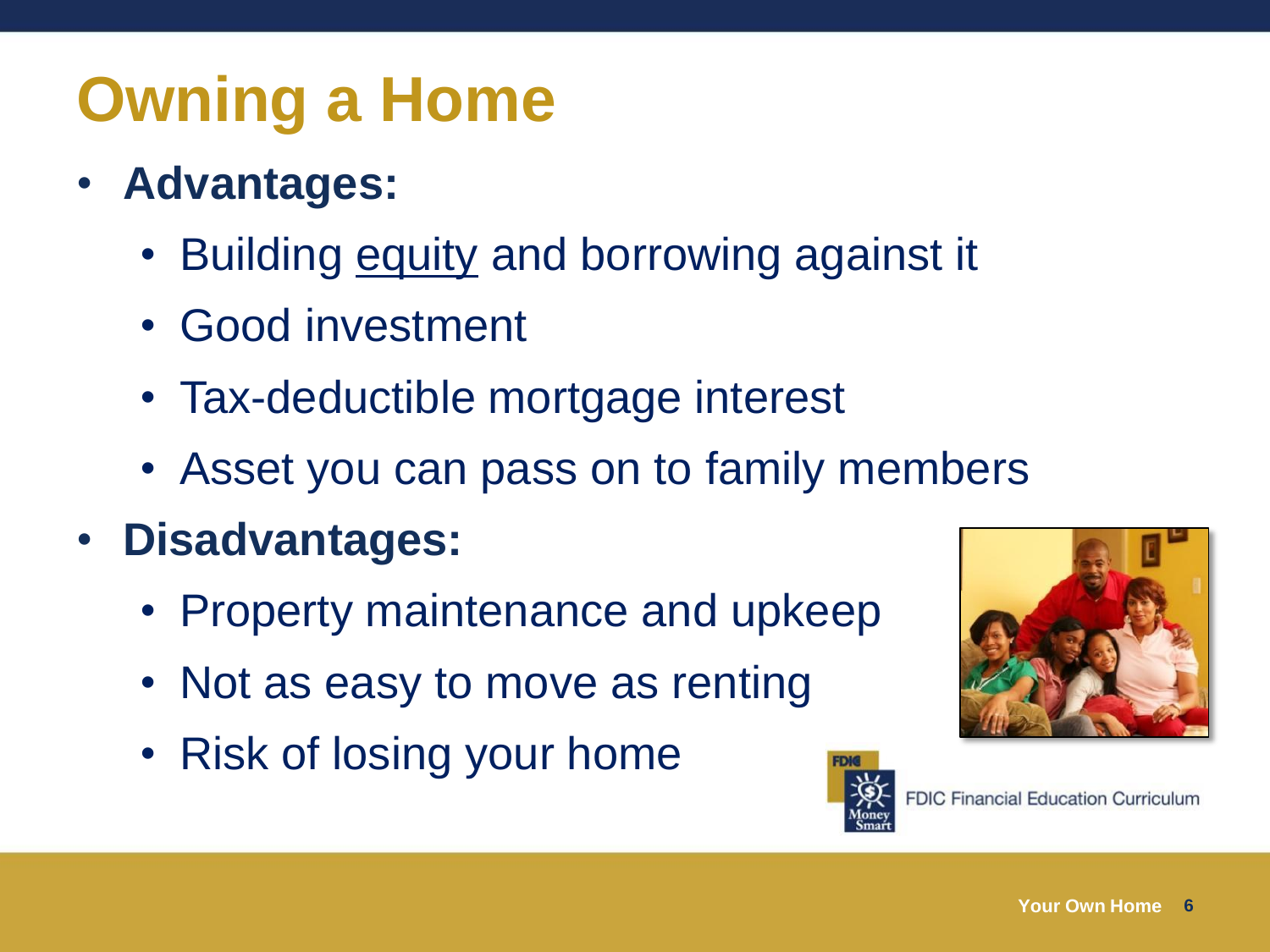# **Five Steps to Buying a Home**

- **1. Determine your readiness to buy a house**
- **2. Determine how much mortgage you can afford**
- **3. Determine which mortgage option is best for you**
- **4. Qualify for a mortgage "loan"**
- **5. Go through settlement "closing"**

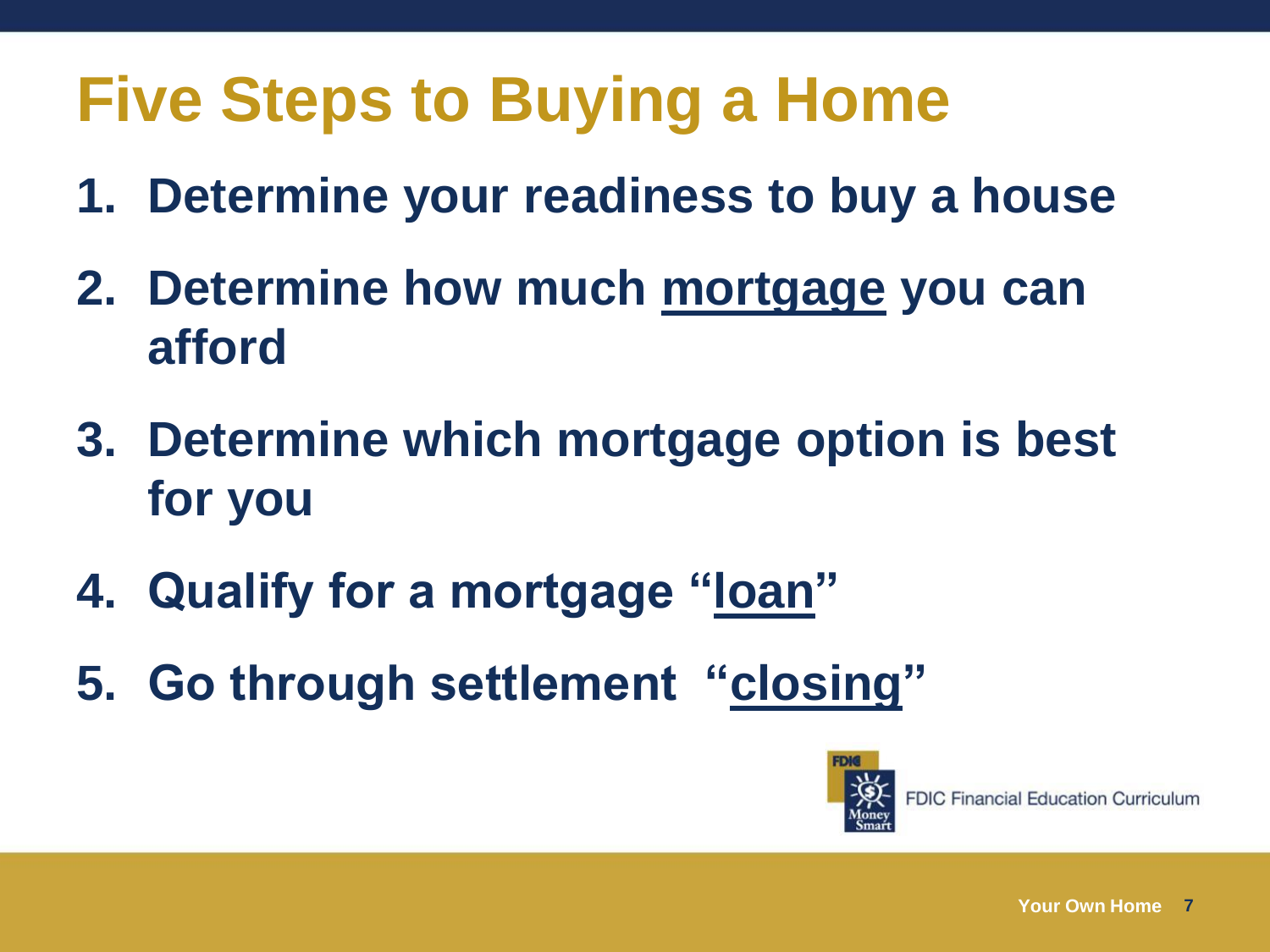# **Step 1: Readiness to Buy A House**

- **Do you have:**
	- A steady source of income?
	- Good credit history?
	- Ability to pay debts, mortgage, and other additional costs?
	- Plans to move within 2 to 3 years?
	- Money for a down payment and closing costs?

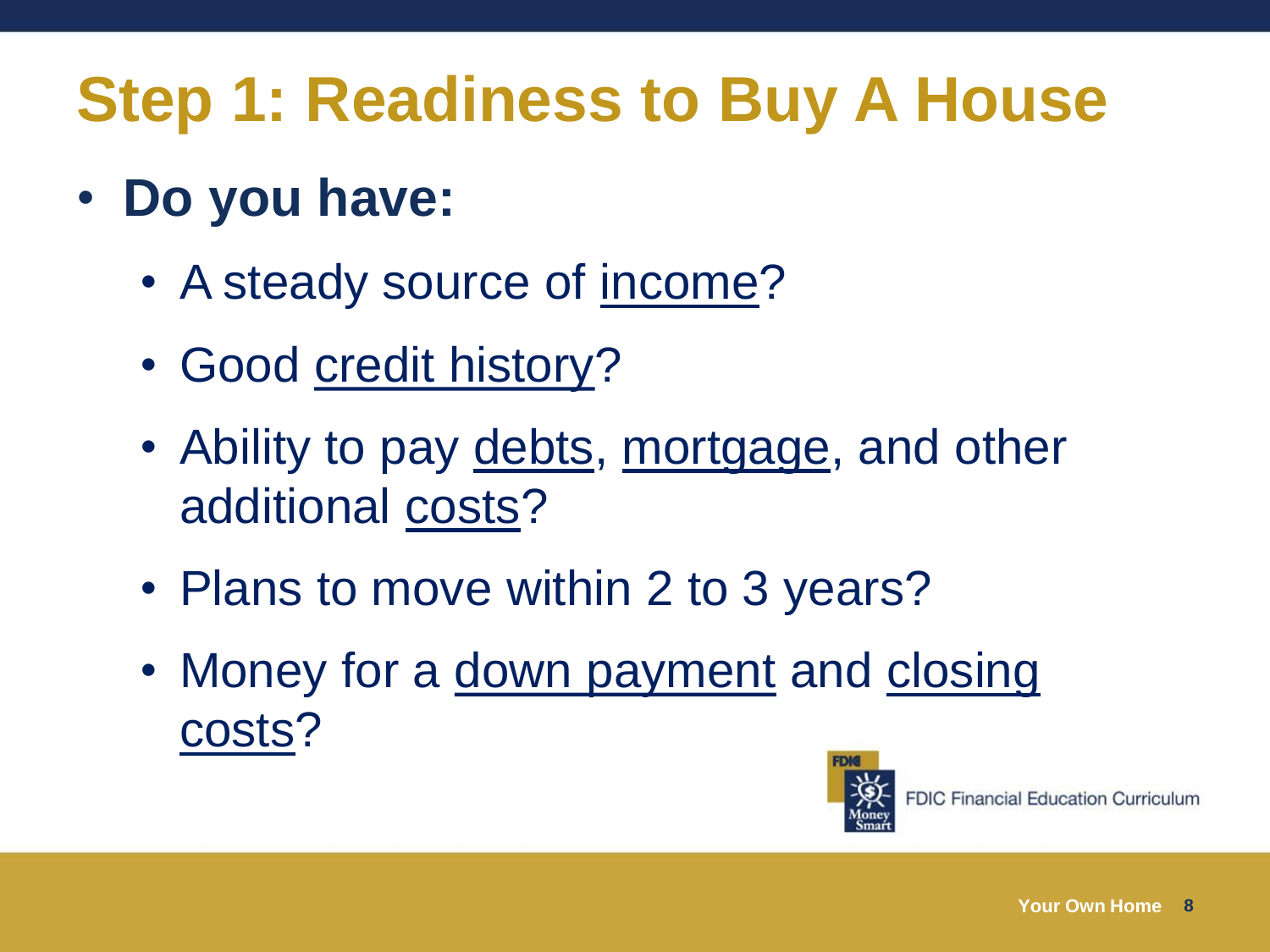# **Down Payment and Other Expenses**

- **Down payment:**
	- Typically 20% of the purchase price
	- Smaller down payment options may be available (e.g., 3% of purchase price)
- **Other expenses:**
	- Household emergencies, repairs, and other expenses
	- Private Mortgage Insurance (PMI)





**FDIC Financial Education Curriculum**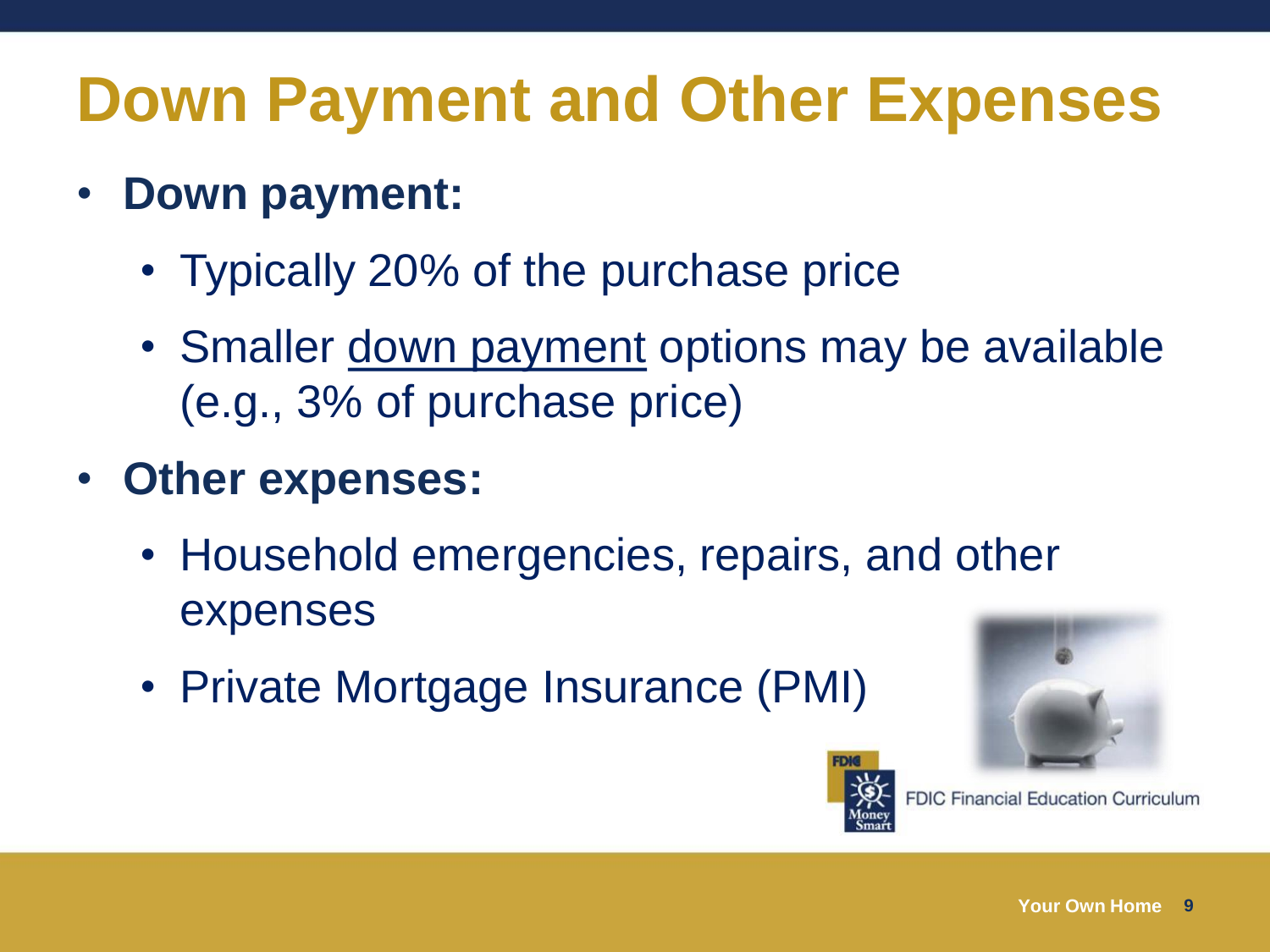## **Mortgage Payments**

- Include principal and interest
- May include PMI, property taxes, and homeowners insurance
- Should be no more than 28% of your income



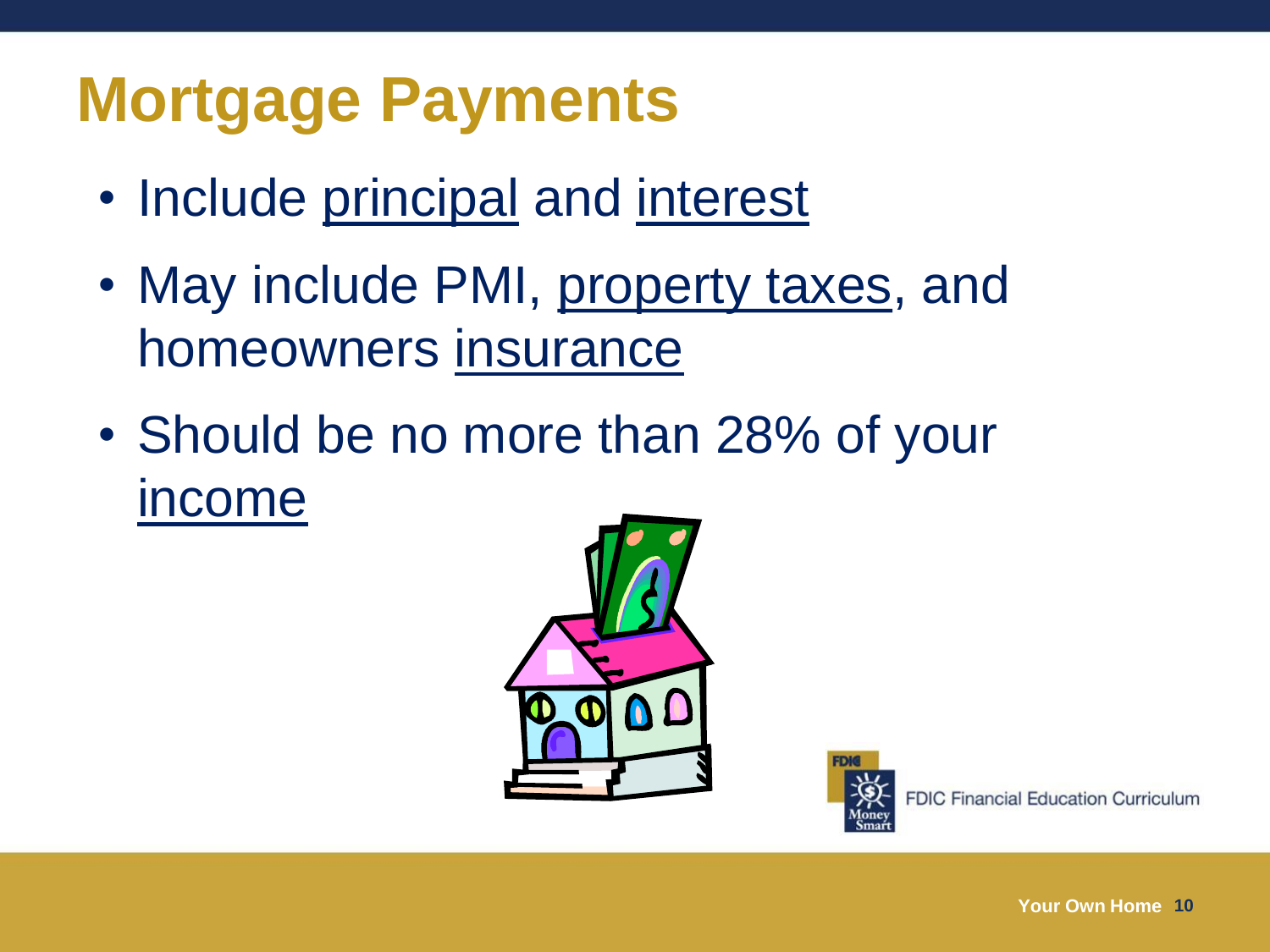## **Other Questions to Ask Yourself**

- **Where do you want to live?**
- **What kind of neighborhood do you want?**
- **If you have children, what types of schools should be in the neighborhood?**
- **How much space do you need?**

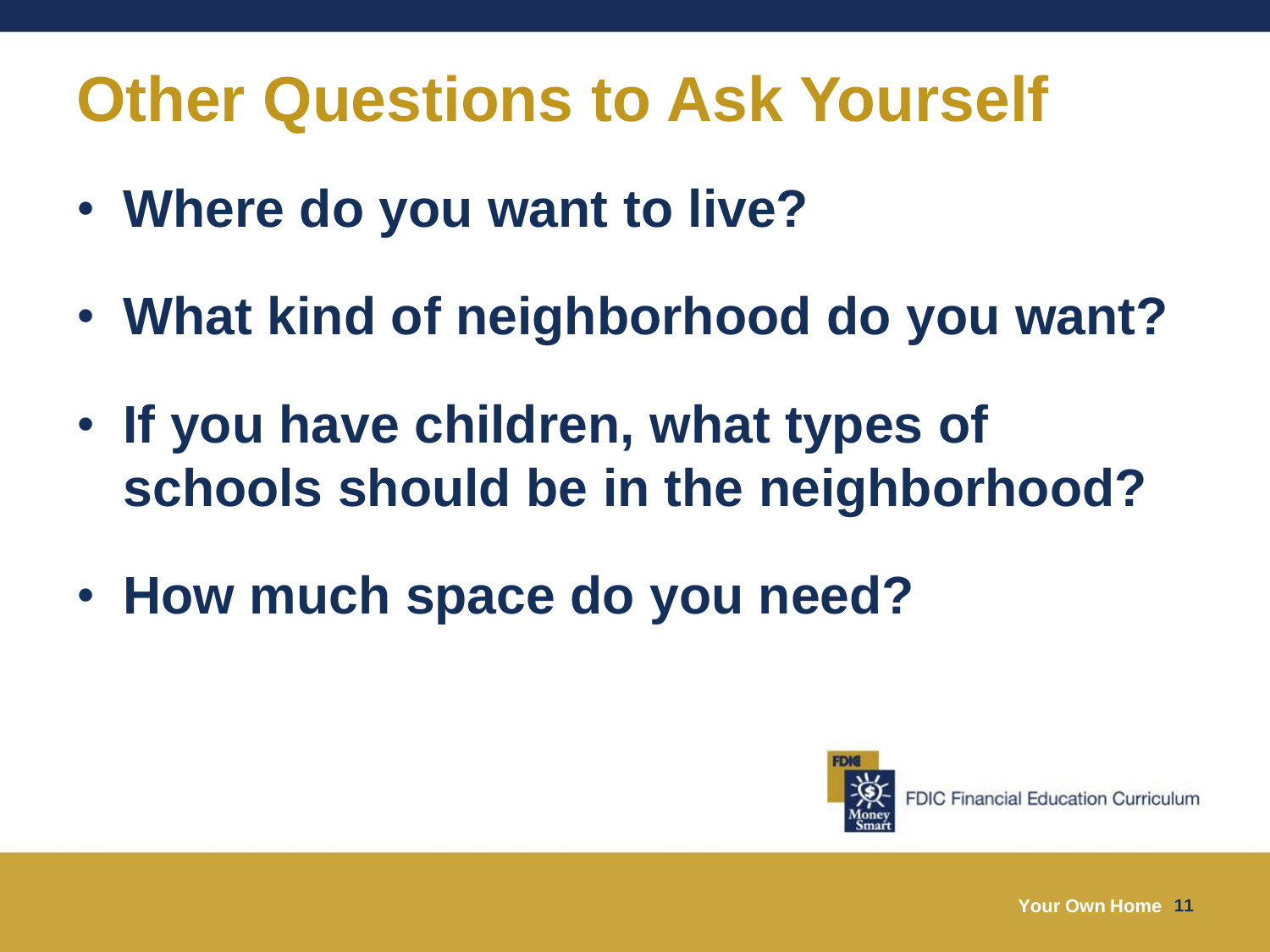## **Homebuyer Assistance Programs**

- **For programs in your area, check with:**
	- Your lender, real estate agent, or local government about homebuyer assistance programs
	- There are a number of different programs available to help first-time homebuyers.



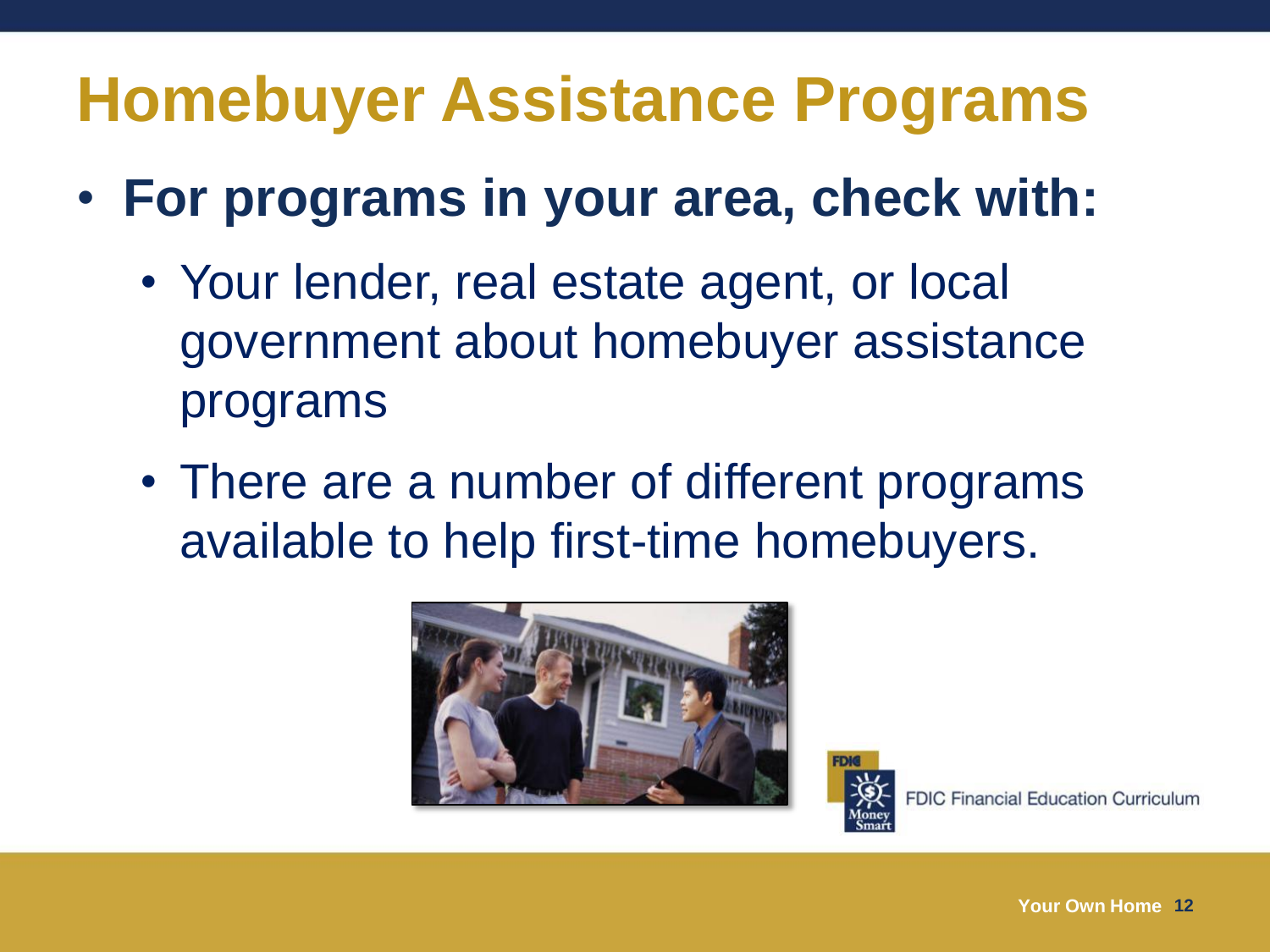# **Fair Housing Act**

- **Prohibits discrimination in housing-related transactions on the basis of:**
	- Race
	- Color
	- Religion
	- Sex
	- National origin
	- Family status
	- Handicap status



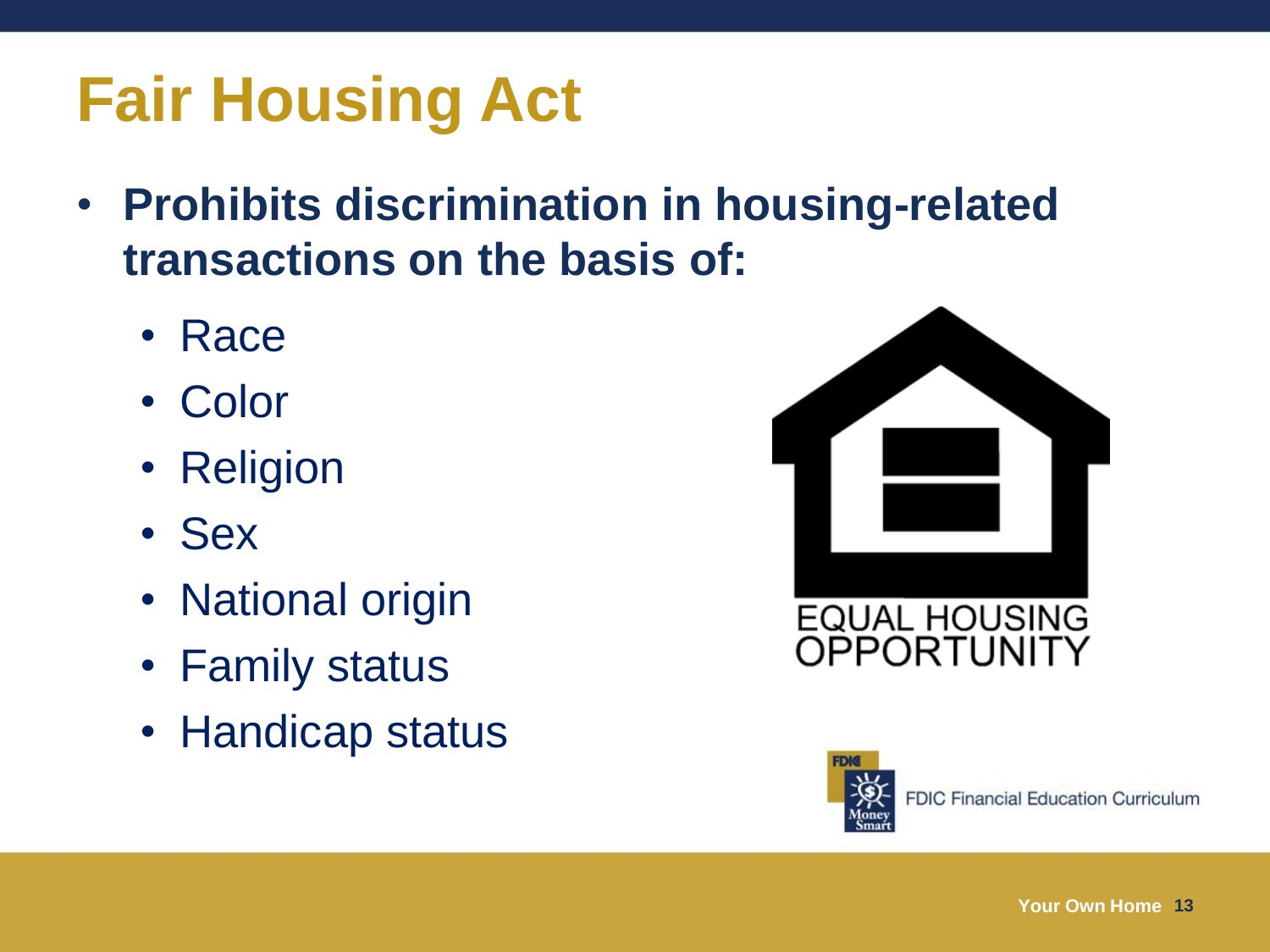# **Mortgage Terms**

- **PITI:**
	- **P**rincipal
	- **I**nterest
	- **T**axes
	- **I**nsurance



• **PMI (Private Mortgage Insurance)**

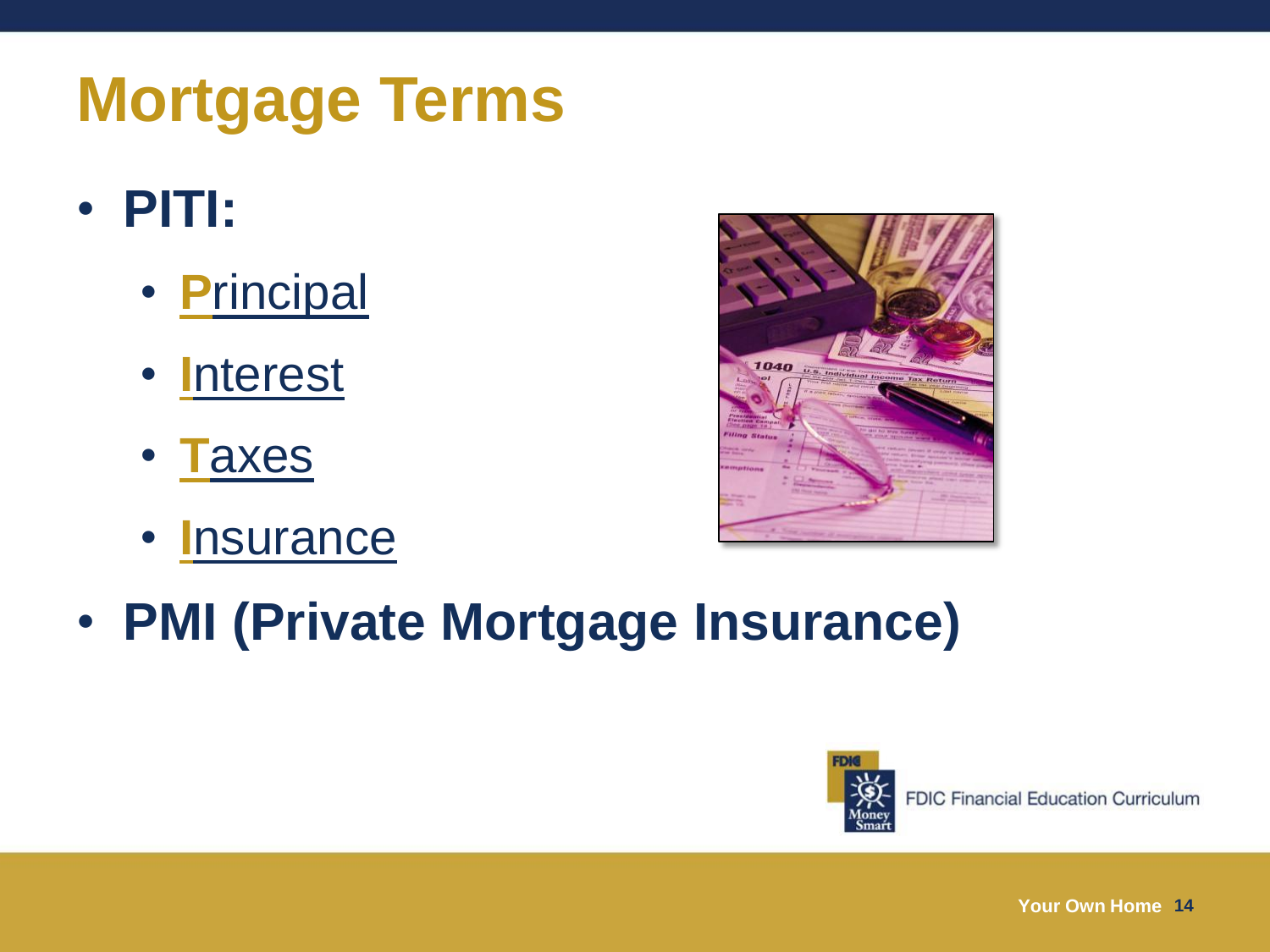## **Four Cs of Loan Decision Making**

**Four factors lenders use to qualify you for a loan:**





**FDIC Financial Education Curriculum**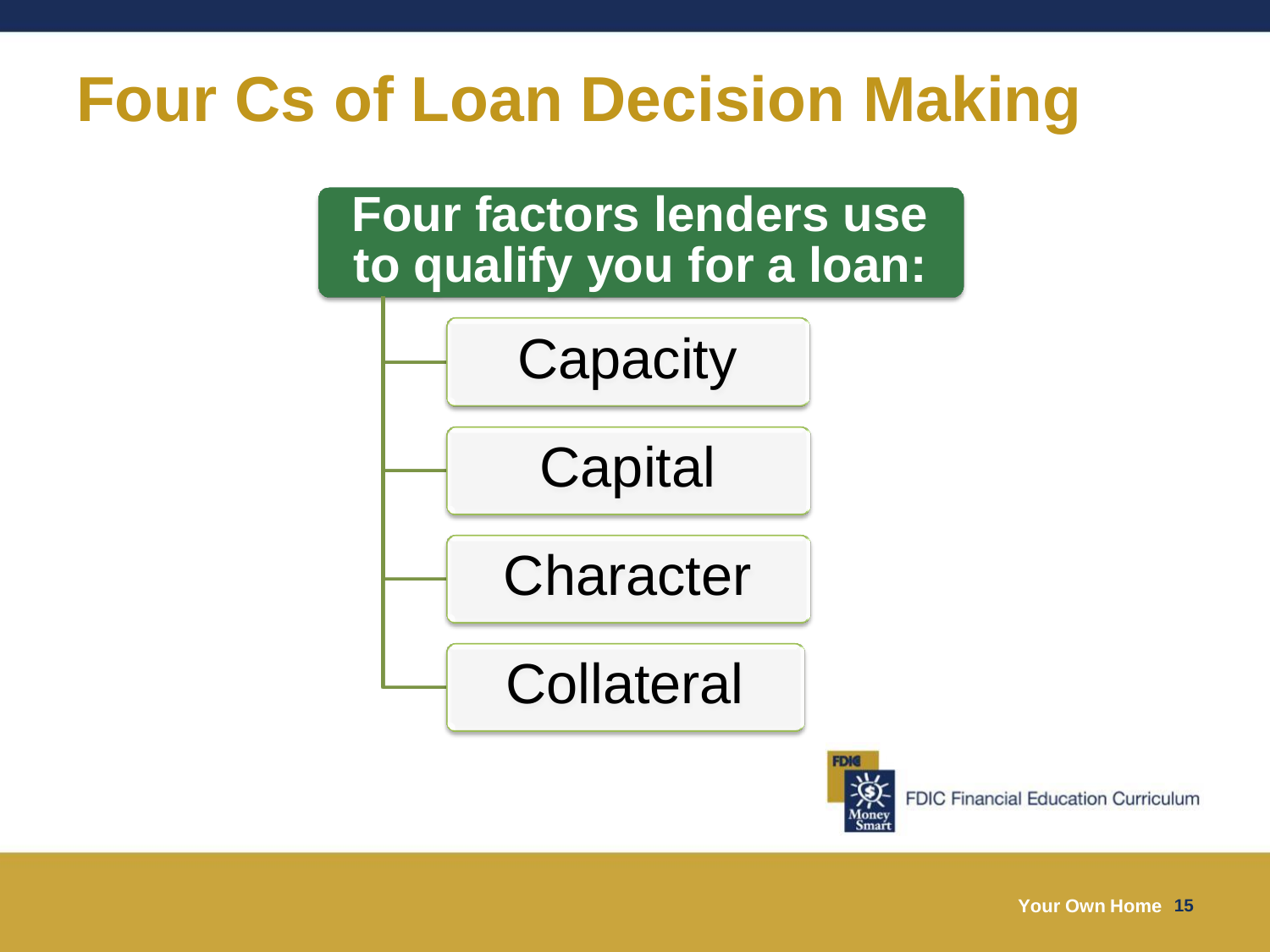# **Step 2: Determine How Much Mortgage Can You Afford**

- **Pre-qualification**
	- Lets you know how much mortgage you can afford
- **Pre-approval**
	- Commitment from the lender to lend you money



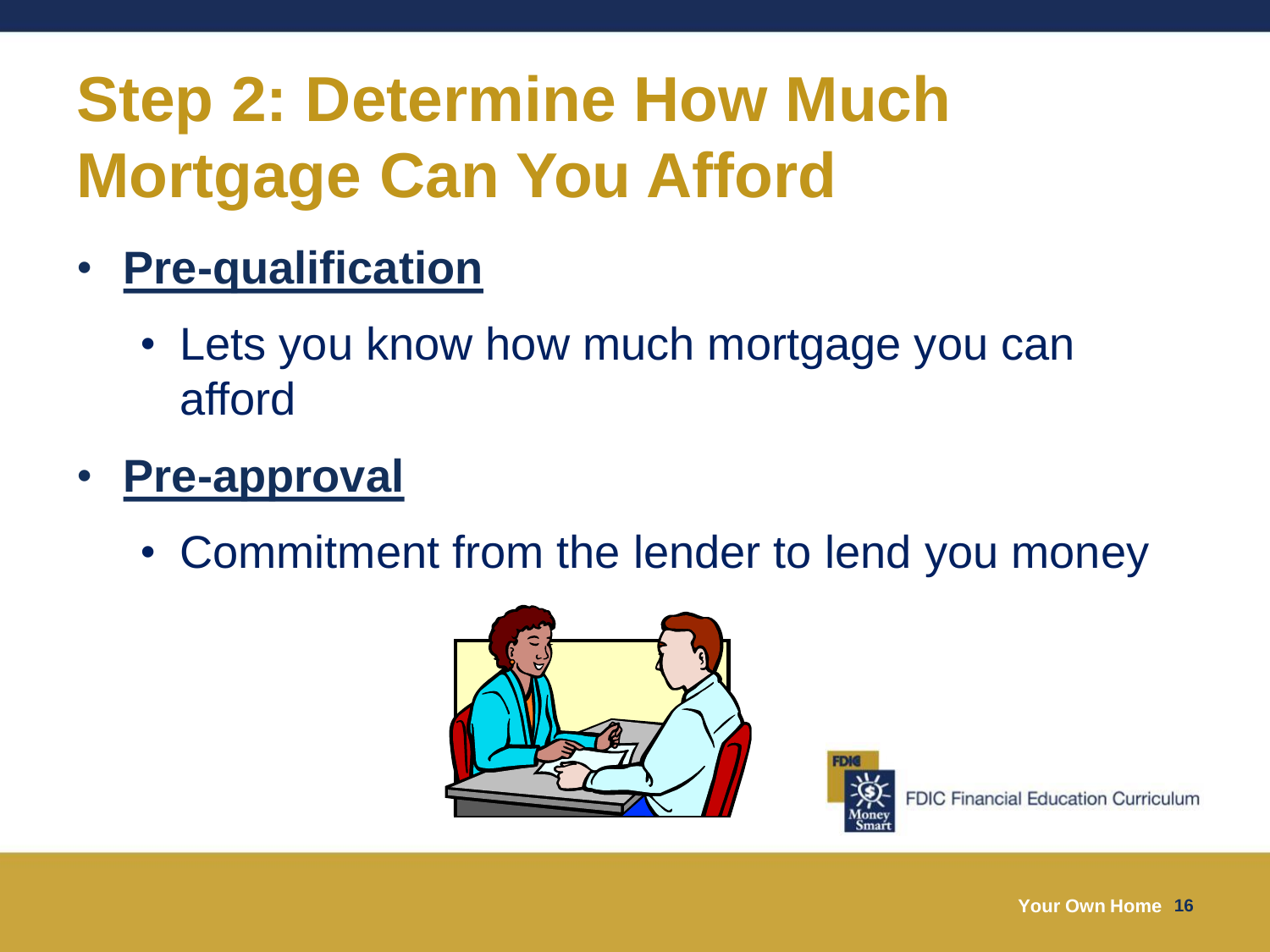# **Step 3: Which Mortgage Option Is Best for You**

- **Mortgage Types:**
	- Fixed-rate mortgage
	- Adjustable-rate mortgage
- **Mortgage Terms:**
	- 15-year mortgage
	- 30-year mortgage



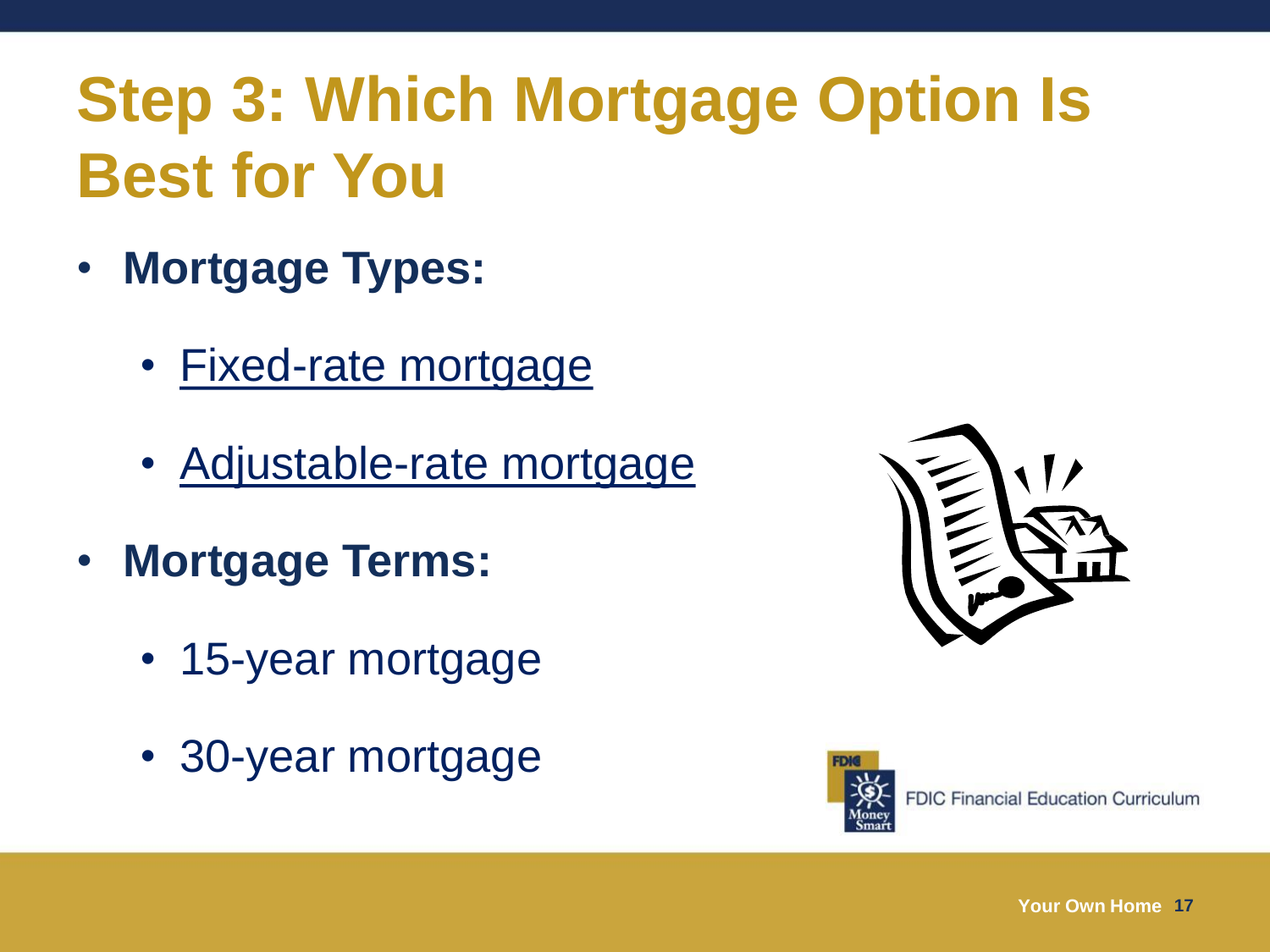# **Mortgage Type**

#### **Fixed-Rate Mortgage Adjustable-Rate Mortgage**

- Interest rate cannot increase
- Payments are predictable
- Interest rates could go below your set rate
- Interest rate can increase or decrease
- Rates may be low for only an initial period
- Monthly payments may initially be lower than fixed-rate loans, but can increase significantly

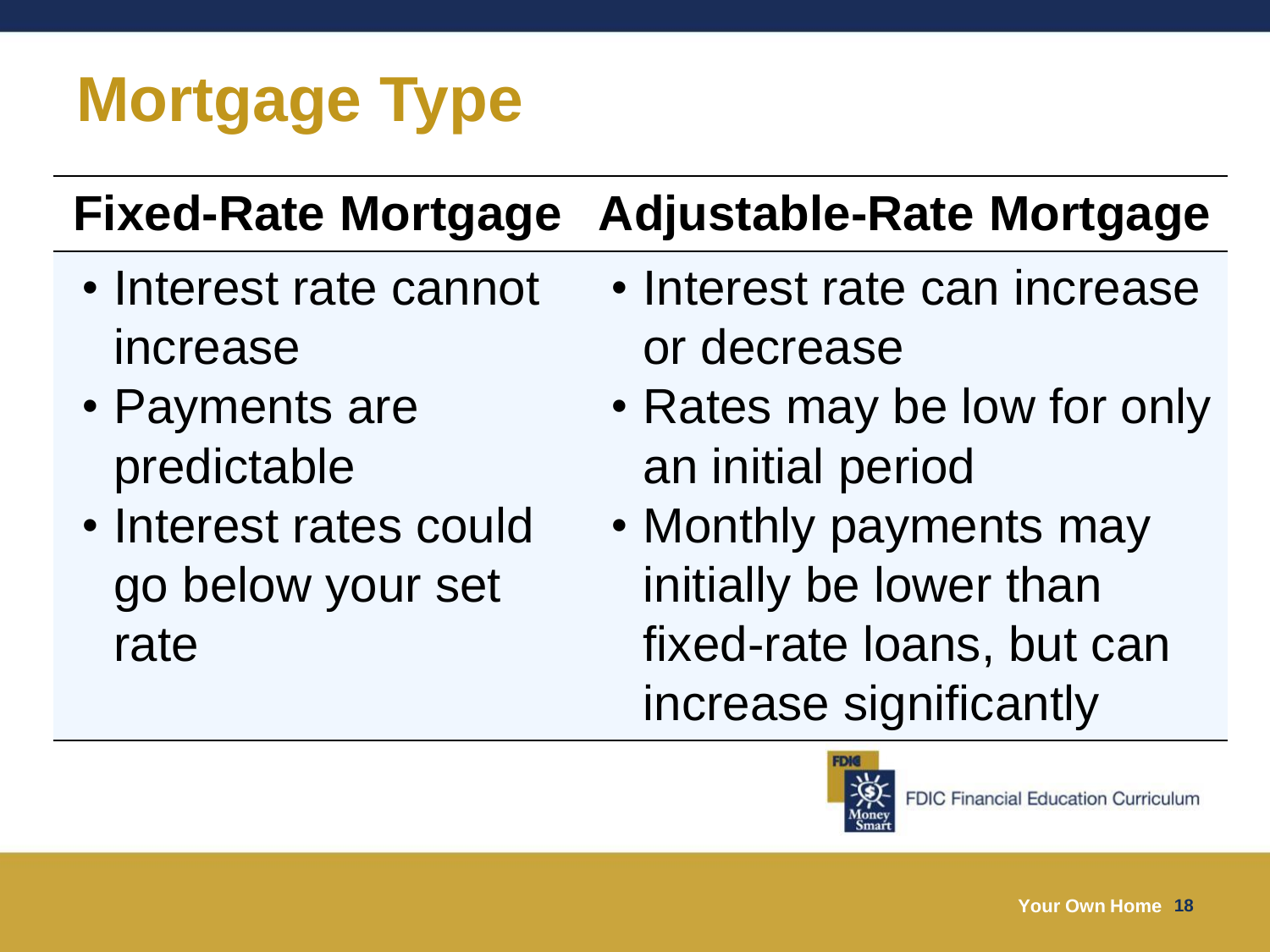# **Mortgage Terms**

- Borrow less money because of larger monthly payments
- Build equity faster
- Less interest to pay
- Lower interest rate

#### **15-Year Mortgage 30-Year Mortgage**

- Borrow more money because of lower monthly payments
- Build equity more slowly
- Can deduct more interest from income tax
- Higher interest rate

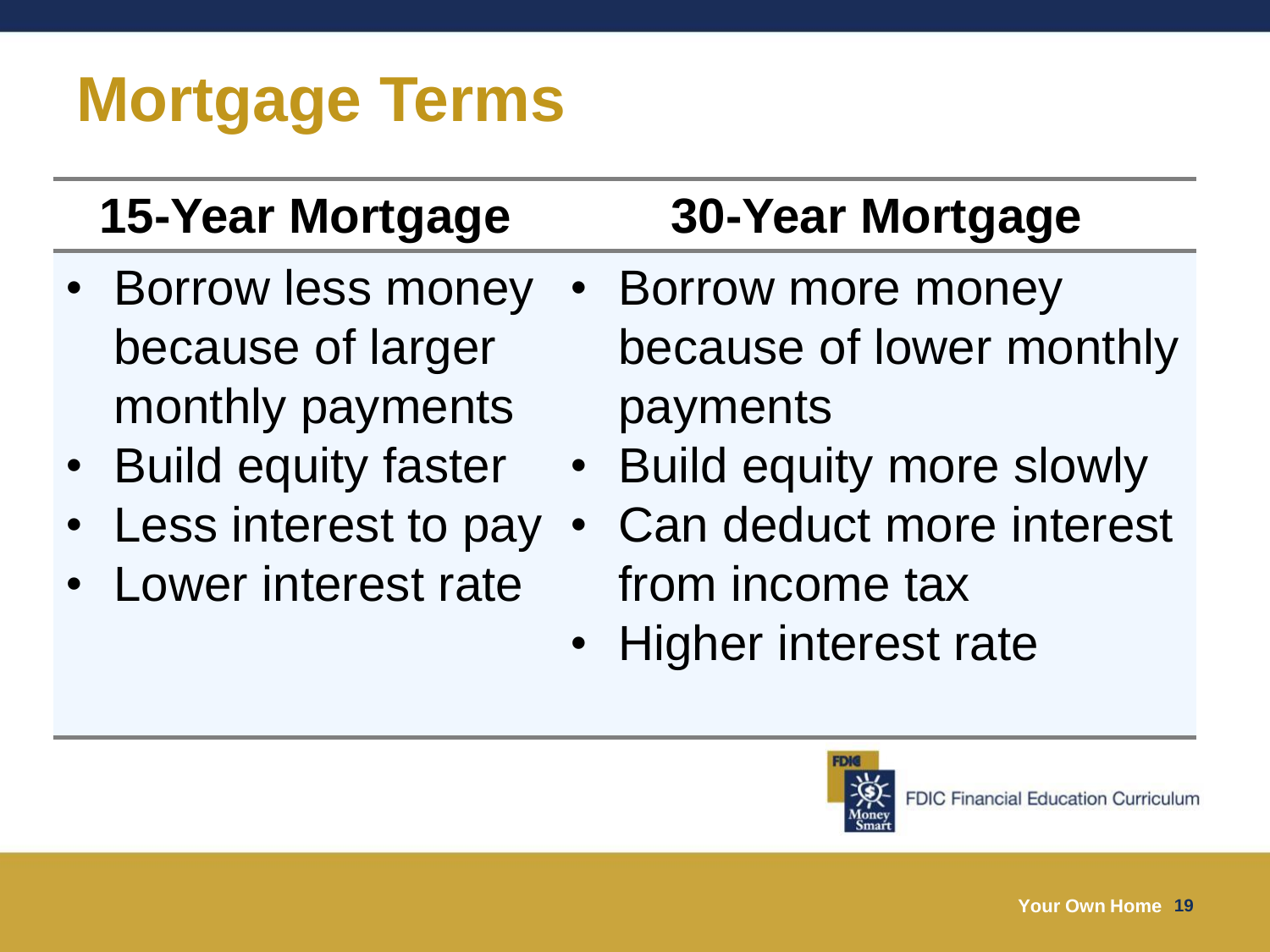# **Step 4: Qualify For a Loan**

- **Obtain pre-qualification and pre-approval**
- **Include homeowner's association dues when calculating your housing expenses**



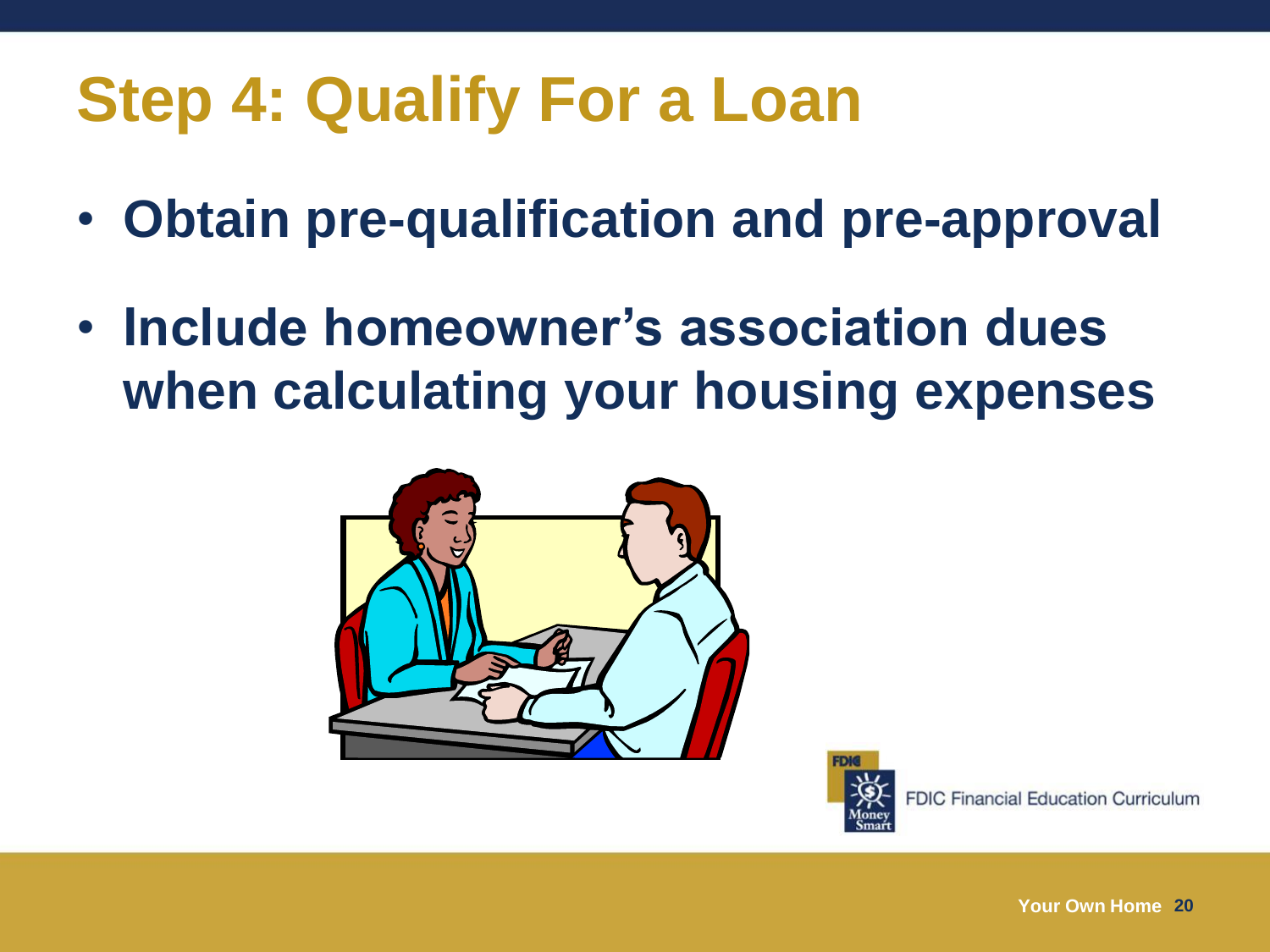# **Step 5: Go Through Settlement**

- **Settlement (also called** *closing)*
	- Sign documents to finalize the sale of the house and any mortgage financing.
	- Right to review the settlement statement at least three business days before closing.



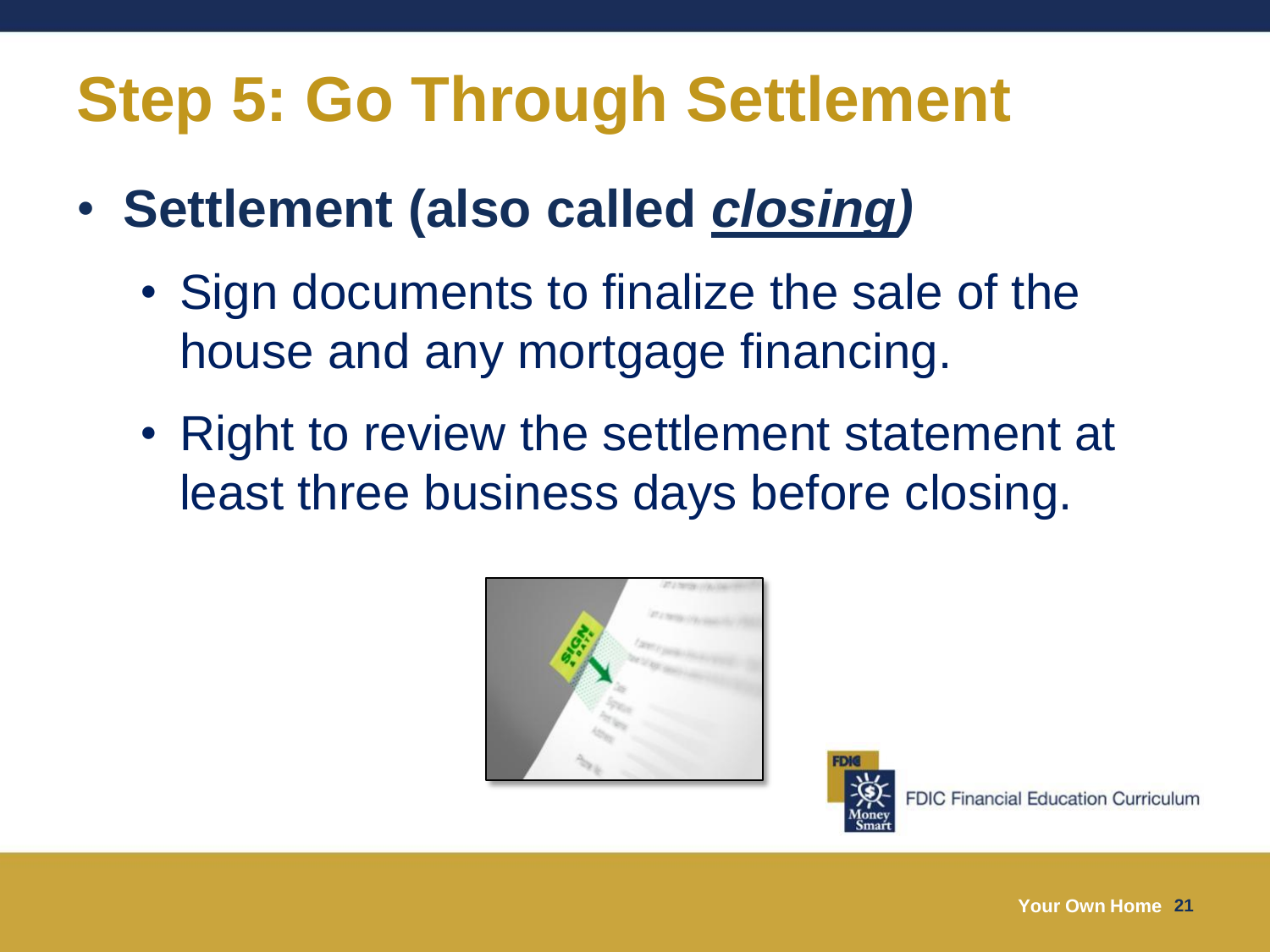# **Having Trouble Making Payments?**

- **Contact your lender immediately**
- **Get help from a trained reputable housing counselor at no charge or for a small fee**